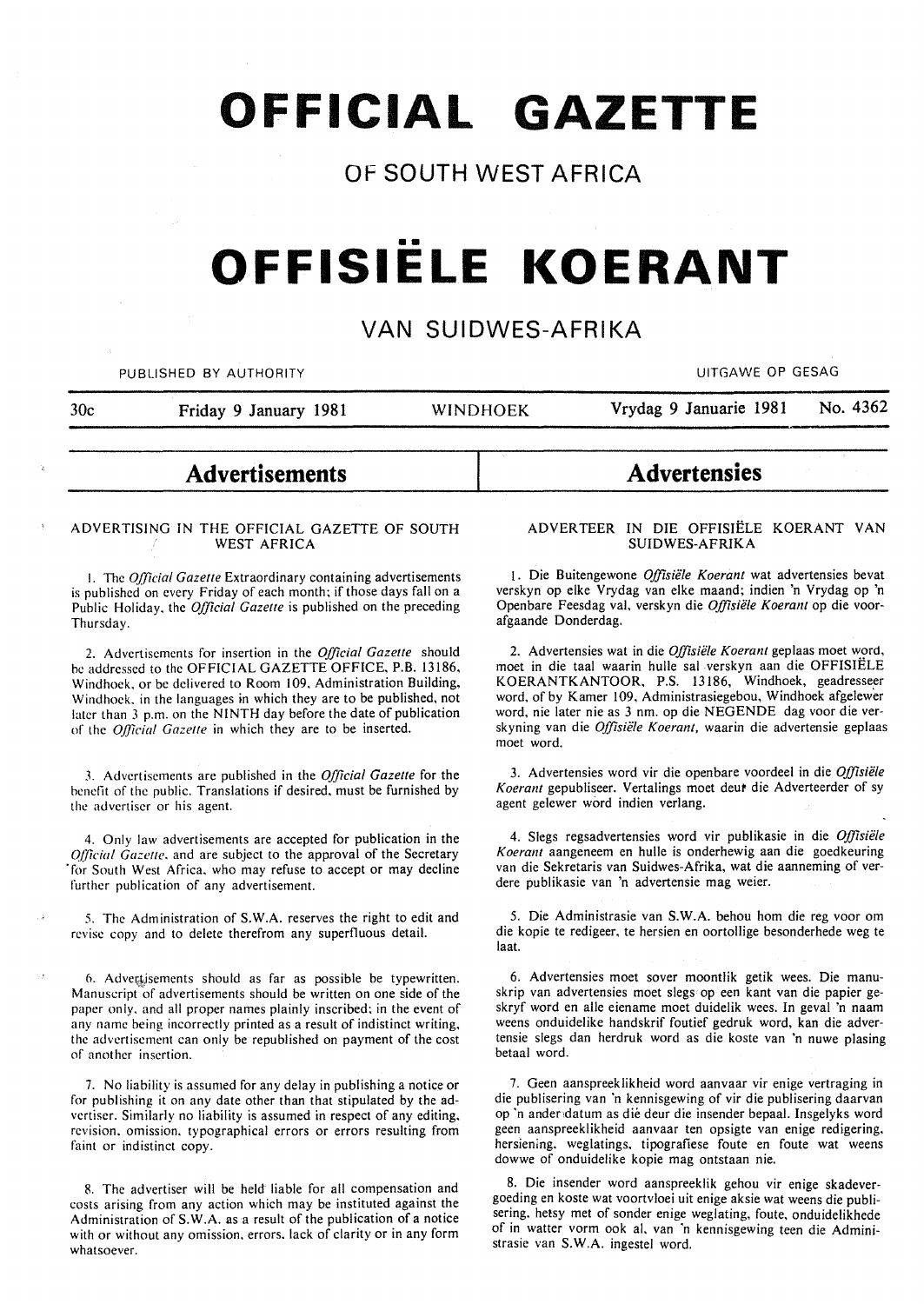9. The subscription for the *Official Gazette* is Rl2,50 per annum, post free in this Territory and the Republic of South Africa, obtainable from Messrs. The Suidwes-Drukkery Limited, P.O. Box 2196, Windhoek. Postage must be prepaid by overseas subscr! bers. Single copies of the *Official Gazette* may be obtained from The Suidwes-Drukkery, Limited, P. 0. Box 2196, Windhoek, at the price of 30 c per copy. Copies are kept in stock for only two years.

10. The charge for the insertion of notices is as follows and is payable in the form of cheques, bills, postal or money orders:

#### LIST OF FIXED TARIFF RATES

| Standardised notices                                                                                                                                                                      | Rate per<br>insertion                              |
|-------------------------------------------------------------------------------------------------------------------------------------------------------------------------------------------|----------------------------------------------------|
| Administration of Estates Acts notices: Forms J. 297<br>Change of name (four insertions)<br>Insolvency Act and Company Acts notices: J 28, J 29,                                          | R<br>2,00<br>5,00<br>5,00<br>25,00<br>6,00<br>4,00 |
| N.B. - Forms 2 and 6 - additional statements ac-<br>cording to word count table, added to the basic<br>tariff.                                                                            |                                                    |
| Naturalisation notices (including a reprint for the ad-                                                                                                                                   | 2,00                                               |
|                                                                                                                                                                                           | 2.00                                               |
| Slum Clearance Court notices, per premises                                                                                                                                                | 4,00                                               |
| Third party insurance claims for compensation<br>Unclaimed moneys - only in the extraordinary<br>Official Gazette, closing date 15 January (per en-<br>try of "name, address and amount") | 2,50<br>0,80                                       |
| Non-standardised notices                                                                                                                                                                  |                                                    |
| Company notices:                                                                                                                                                                          |                                                    |
| Short notices: Meetings, resolutions, offer of com-<br>promise, conversion of company, voluntary<br>windings-up; closing of transfer or members'                                          |                                                    |
| registers and/or declaration of dividends<br>Declaration of dividend with profit statements, in-                                                                                          | 11,00                                              |
| Long notices: Transfers, changes with respect to<br>shares or capital, redemptions, resolutions, volun-                                                                                   | 25,00                                              |
|                                                                                                                                                                                           | 37,00                                              |
| Liquidator's and other appointees' notices<br>Liquor Licence notices (in extraordinary Gazettes,<br>viz. June/Tvl. November/Cape, January/O.F.S.,                                         | 7.00                                               |
| April/Natal), per bilingual application                                                                                                                                                   | 7,00                                               |
| Orders of the Court:                                                                                                                                                                      |                                                    |
| Provisional and final liquidations or sequestra-<br>Reductions or changes in capital mergers, offer of                                                                                    | 14,00                                              |
| Judicial managements, curator bonis and similar                                                                                                                                           | 37,00                                              |
|                                                                                                                                                                                           | 37,00                                              |
|                                                                                                                                                                                           | 4,00                                               |
| Supersessions and discharge of petitions (J 158)                                                                                                                                          | 4,00                                               |
| Sales in execution and other public sales:                                                                                                                                                |                                                    |
| Public auctions, sales and tenders:                                                                                                                                                       | 18,00                                              |
| $\sim 10^{-1}$                                                                                                                                                                            | 6,00                                               |
|                                                                                                                                                                                           | 15,00                                              |

9. Die jaarlikse intekengeld op die *Offisiiile Koerant* is R 12,50 posvry in hierdie Gebied en die Republiek van Suid-Afrika, verkrygbaar by die here Die Suidwes-Drukkery Beperk, Posbus 2196, Windhoek. Oorsese intekenaars moet posgeld vooruit betaal. Enkel eksemplare van die *Offisiiile Koerant* is verkrygbaar van die here Die Suidwes-Drukkery Beperk, Posbus 2196, Windhoek, teen 30c per eksemplaar: Eksemplare word vir slegs twee jaar in voorraad gehou.

10. Die koste vir die plasing van kennisgewings is soos volg en is betaalbaar by wyse van tjeks, wissels, pos- of geldorders:

#### LYS VAN VASTE TARIEWE

| Gestandaardiseerde kennisgewings                                                                                                                                                                  | Tarief per<br>plasing |  |
|---------------------------------------------------------------------------------------------------------------------------------------------------------------------------------------------------|-----------------------|--|
|                                                                                                                                                                                                   | R                     |  |
|                                                                                                                                                                                                   | 6.00                  |  |
|                                                                                                                                                                                                   | 5.00                  |  |
| Boedelwettekennisgewings: Vorms J. 297, J. 295, J.                                                                                                                                                |                       |  |
|                                                                                                                                                                                                   | 2.00                  |  |
| Derdeparty-assuransie-eise om skadevergoeding                                                                                                                                                     | 2.50                  |  |
| Insolvensiewet- en maatskappywettekennisgewings: J                                                                                                                                                | 4.00                  |  |
|                                                                                                                                                                                                   |                       |  |
| L.W. - Vorms 2 en $6$ - by komstige verklarings<br>volgens woordetal-tabel, toegevoeg tot die basiese<br>tarief.                                                                                  |                       |  |
| Naamsverandering (vier plasings)                                                                                                                                                                  | 25,00                 |  |
| Naturalisasiekennisgewings (insluitende 'n herdruk vir                                                                                                                                            |                       |  |
|                                                                                                                                                                                                   | 2.00                  |  |
| Onopgeëiste geld - slegs in die buitengewone Offi-                                                                                                                                                |                       |  |
| siële Koerant, sluitingsdatum 15 Januarie (per in-                                                                                                                                                |                       |  |
| skrywing van "naam, adres en bedrag")                                                                                                                                                             | 0.80                  |  |
|                                                                                                                                                                                                   | 5,00                  |  |
| Slumopruimingshofkennisgewings, per perseel                                                                                                                                                       |                       |  |
| Verlore lewensversekeringspolisse                                                                                                                                                                 | 4,00                  |  |
|                                                                                                                                                                                                   | 2,00                  |  |
| Nie-gestandaardiseerde kennisgewings<br>Dranklisensie-kennisgewings (in buitengewone Offi-<br>siële koerante, t.w. Junie/Tvl. November/Kaap,<br>Januarie/O.V.S., April/Natal) per tweetalige aan- |                       |  |
|                                                                                                                                                                                                   | 7.00                  |  |
|                                                                                                                                                                                                   |                       |  |
| Geregtelike en ander openbare verkope:                                                                                                                                                            |                       |  |
|                                                                                                                                                                                                   | 18.00                 |  |
| Openbare veilings, verkope en tenders:                                                                                                                                                            |                       |  |
|                                                                                                                                                                                                   | 6,00                  |  |
|                                                                                                                                                                                                   | 15,00                 |  |
|                                                                                                                                                                                                   | 23,00                 |  |
|                                                                                                                                                                                                   | 11,00                 |  |
| Likwidateurs en ander aangesteldes se kennisgewings                                                                                                                                               | 7.00                  |  |
|                                                                                                                                                                                                   | Ą.                    |  |
| Maatskappykennisgewings:                                                                                                                                                                          |                       |  |
| Kort kennisgewings: Vergaderings, besluite, aan-                                                                                                                                                  |                       |  |
| bod van skikking, omskepping van maatskappy,                                                                                                                                                      |                       |  |
| vrywillige likwidasies, ens.; sluiting van oordrag-                                                                                                                                               |                       |  |
| of lederegisters en/of verklarings van dividende                                                                                                                                                  | 11,00                 |  |
| Verklaring van dividende met profystate, notas in-                                                                                                                                                |                       |  |
|                                                                                                                                                                                                   | 25.00                 |  |
| Lang kennisgewings: Oordragte, veranderings met                                                                                                                                                   |                       |  |
| betrekking tot aandele of kapitaal, aflossings, be-                                                                                                                                               |                       |  |
|                                                                                                                                                                                                   | 37.00                 |  |
|                                                                                                                                                                                                   |                       |  |
| Orders van die Hof:                                                                                                                                                                               |                       |  |
| Voorlopige en finale likwidasies of sekwestrasies                                                                                                                                                 | 14.00                 |  |
| Verlatings of veranderings in kapitaal, samesmel-                                                                                                                                                 |                       |  |
| tings, aanbod van skikking<br>Geregtelike besture, kurator bonis en soortgelyke                                                                                                                   | 37.00                 |  |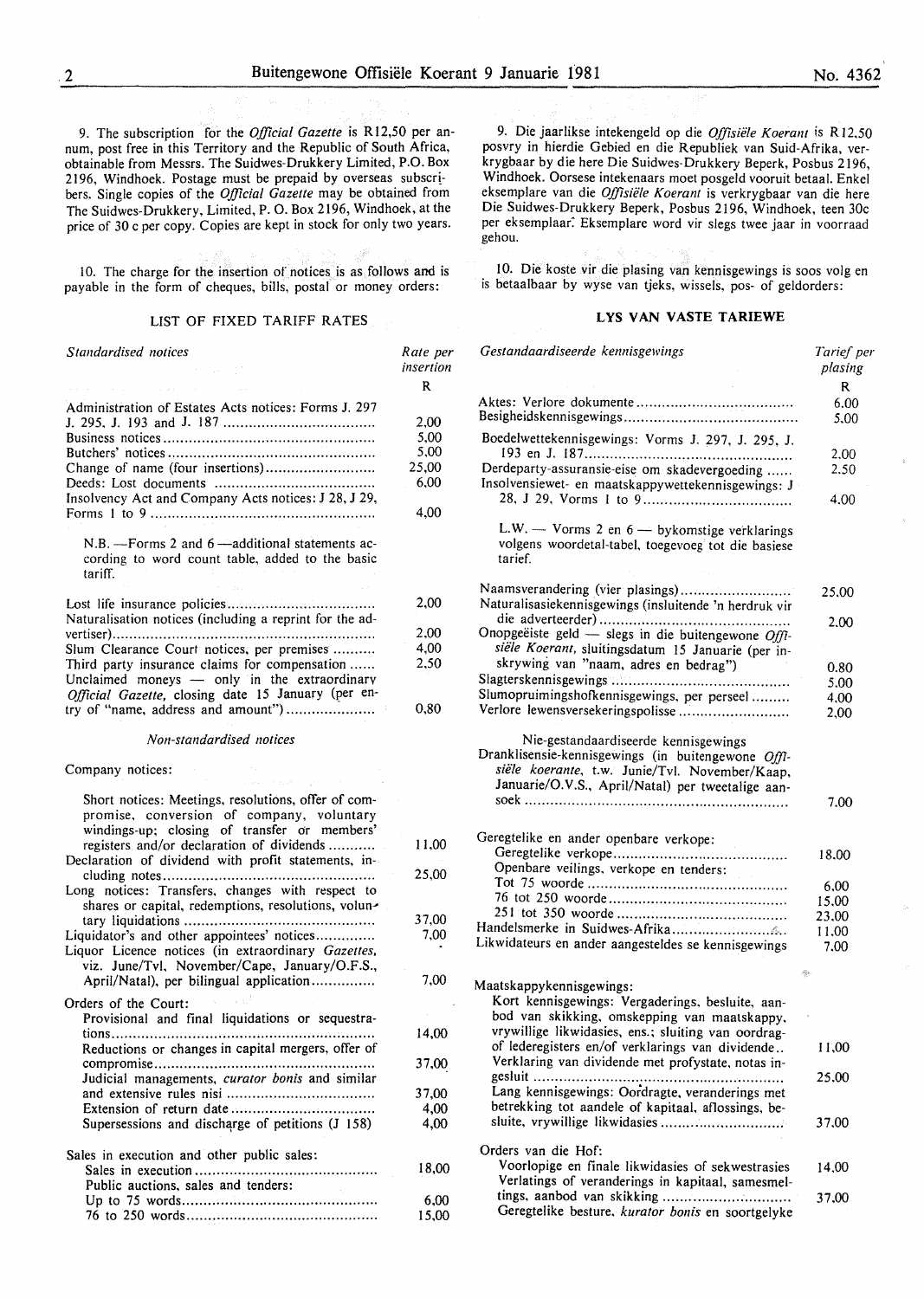|  |  |                                  | 23.00 |
|--|--|----------------------------------|-------|
|  |  | Trade marks in South West Africa | 11.00 |

Vorm/Form J 28

#### **ESTATES OR COMPANIES SEQUESTRATED OR WOUND UP PROVISIONALLY**

Pursuant to section 17 (4) of the Insolvency Act, 1936, and section 356 (1) of the Companies Act, 1973, notice is hereby given by the Masters of the Supreme Court that the estates or companies mentioned below have been sequestrated or wound up provisionally by order of the said Court.

#### **BOEDELS OF MAATSKAPPYE WAT VOOR-LOPIG GESEKWESTREER OF GELIKWIDEER IS**

en uitgebreide bevele nisi. .............................. . Verlenging van keerdatum.................................. Tersydestellings en afwysings van petisies (J 158)

lngevolge artikel 17 (4) van die Insofvensiewet, 1936, en artikel 356 (I) van die Maatskappywet, 1973, word hierby deur die Meesters van die Hooggeregshof kennis gegee dat die boedels of maatskappye hieronder vermeld voorlopig op las van genoemde Hof gesekwestreer of gelikwideer is.

Wl3/80- Lieben Vervoerkonsultante (Edms) Bpk 12 12 1980 Suidwes-Afrika Afdeling Phillippus Weyers Scheun

#### Vorm/Form J 187

#### **LIQUIDATION AND DISTRIBUTION ACCOUNTS IN DECEASED ESTATES LYING FOR INSPECTION**

In terms of section 35(5) of Act 66 of 1965, notice is hereby given that copies of the liquidation and distribution accounts (first and final, *unless otherwise stated)* in the estates specified below will be open for the inspection of all persons interested therein for a period of 21 days (or shorter or Iqnger if *specially stated)* from the date speculed or from the date of publication hereof, whichever may be the later, and at the offices of the Masters and Magistrates as stated.

Should no objection thereto be lodged with the Masters concerned during the specified period, the executors will proceed to make payments in accordance with the accounts.

169/80- VERMEULEN Ockert Cornelis 170504 5004 00 2 Rooseveldstraat 30, Gobabis Jacomina Johanna Vermeulen (voorheen Nel gebore Coetzee) 340529 0004 00 9 Gobabis Volkskas Beperk Pretoria

486/80 - MÖLLER Elisabeth Margarethe Antonie Helene 930224 0003 00 *5* Swakopmund Eerste en Finale Likwidasie en Distribusie Rekening 9.1.81 Windhoek Swakopmund Standard Bank SWA Ltd Windhoek

423/80 - SMIT Helena Elizabeth 021220 0003 00 3 Otjiwarongo Eerste en Finale Likwidasie en Distribusie Rekening 9.1.81 Windhoek Otjiwarongo Standard Bank SWA Ltd Windhoek

#### **LIKWIDASIE- EN DISTRIBUSIEREKENING IN BESTORWE BOEDELS WAT TER INSAE LE**

**TAKE SERVICE** 

lngevolge artikel 35(5) van Wet 66 van 1965, word hierby kenlis gegee dat duplikate van die likwidasie- en distribusierekenings (eerste en finale, *tensy anders vermeld)* in die boedels hieronder vermeld, in die kantore van die Meesters en Landdroste soos vermeld en gedurende 'n tydperk van 21 dae (of korter of Ianger in*dien spesiaal vermeld)* vanaf gemelde datums of vanaf datum van oublikasie hiervan, as dit later is, ter insae lê van alle persone wat daarby belang het.

Indien binne genoemde tydperk geen besware daarteen by die betrokke Meesters ingedien word nie; gaan die eksekuteurs oor tot die uitbetalings ingevolge gemelde rekenings.

220/80 - MULLER Chari de Jongh 5606035102002 Posbus Ill, Rundu Rundu Windhoek Dr. D. A. Muller, Windhoek

288/80- NEL Jacobus 1105115013001 Okavango Straat 2 Windhoek, Alida Aletta Nel (gebore de Waal) Windhoek Boland Bank Bpk Windhoek .

131/80- KENNEDY Andries Francois 200530 5019 00 9 Plaas Blyerus, Distrik Outjo Aanvullende Daniellina Jacoba Kennedy (geb. Robbertse) 330618 0012 00 *5* 21 dae Outjo Volkskas Beperk Pretoria

⊷r an San A  $\label{eq:stoch} \begin{split} \mathcal{A}^{\text{L}}&\left(\mathcal{A}(\mathbf{x}^{\text{L}}),\mathbf{1}\right) = \mathcal{O}\left(\frac{\log M}{\log M}\right) \leq \mathcal{O}\left(\frac{M}{\log M}\right) \end{split}$  $\mathbb{P}^{M_{\mathcal{B}}\times\mathcal{B}_{\mathcal{B}}^{(0)}}=\mathbb{E}_{\mathcal{B}_{\mathcal{B}}\times\mathcal{B}_{\mathcal{B}}^{(0)}}\left\{\mathbb{E}_{\mathcal{B}_{\mathcal{B}}\times\mathcal{B}_{\mathcal{B}}^{(0)}}\right\}.$  $\left(\phi_{\mathcal{A}}\right)^{\dagger}(\omega_{\mathcal{A}})$  , and  $\left(\phi_{\mathcal{A}}\right)^{\dagger}(\omega_{\mathcal{A}})$  , where A short appeals to a state of  $\zeta_{\rm eff} = 323 \pm 0.5$  , and  $\zeta_{\rm eff}$ ga Salawagi awakan sebagai pengang.<br>Perintahan pengangan kepertahan pengang  $\mathbb{R}^2 \times \mathbb{R}^2 \times \mathbb{R} \times \mathbb{R}$  $\label{eq:1} \begin{split} \mathcal{C}^{\alpha\beta}(\mathcal{L}^{\alpha\beta}\mathcal{R}^{\beta\gamma})&=\mathcal{M}_{\alpha\beta}(\mathcal{L}^{\alpha\beta})\mathcal{L}^{\alpha\beta}(\mathcal{L}^{\beta\beta})\mathcal{L}^{\beta\gamma}(\mathcal{L}^{\beta\gamma})\\ &\geq \int_{\mathcal{L}^{\beta}}\mathcal{L}^{\beta\gamma}(\mathcal{L}^{\beta\gamma})\mathcal{L}^{\beta\gamma}(\mathcal{L}^{\beta\gamma})&=\mathcal{L}^{\beta\gamma}(\mathcal{L}^{\beta\gamma})\mathcal{L}^{\beta\$ e de la capital de la capital de la capital de la capital de la capital de la capital de la capital de la capi<br>La capital de la capital de la capital de la capital de la capital de popular de la capital de la capital de l ige synthesis (

, we consider a  $\mathcal{A}$  -dependence of the set  $\mathcal{A}$  of  $\mathcal{A}$ 

37,00 4,00 4,00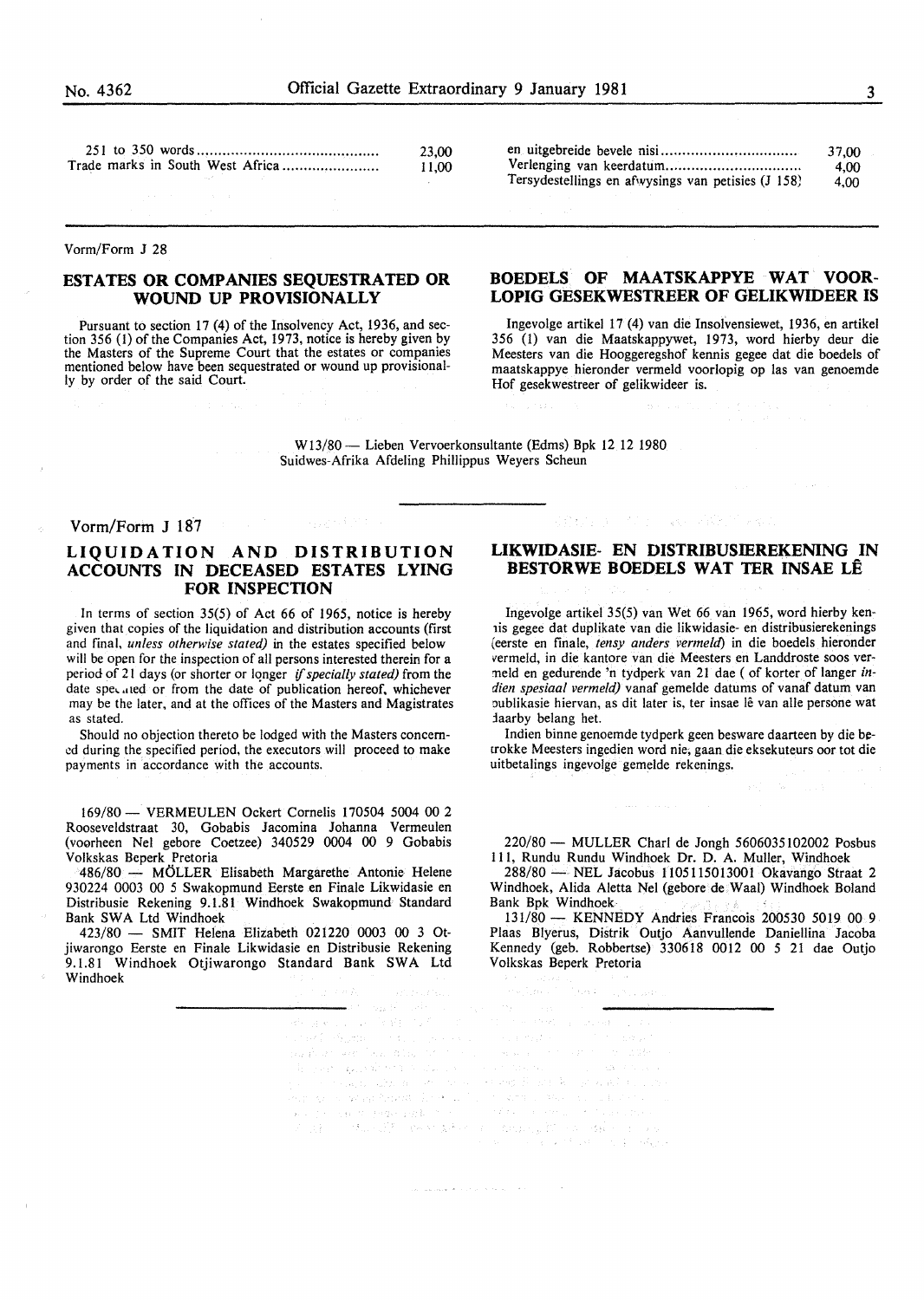Vorm/Form J 193

#### **NOTICE TO CREDITORS IN DECEASED ESTATES**

All persons having claims against the estates mentioned below are hereby called upon to lodge their claims with the executors concerned, within 30 days (or otherwise as indicated) calculated from the date of publication hereof. The information is given in the following order: Estate number, surname and christian names, date of birth, identity number, last address, date of death; surviving spouse's names, surname date of birth and identity number; name and address of executor or authorised agent, period allowed for lodgement of claims if *other than* 30 *days.* 

496/80 - VAN SCHALKWYK Hendrik Francois 9 Mei 1920 200509 5006 00 0 Nauklufstraat 6, Eros 25 Oktober 1980 Sophia Catharina van Schalkwyk 13 Desember 1923 231213 0014 00 1 Volkskas Beperk Pretoria

#### Form/Vorm J 297

#### **ELECTION OF EXECUTORS**

The estates of the persons mentioned below being unrepresented, interested parties are hereby given notice by Masters of the Supreme Court of South Africa, that meetings will be held in the several estates at the places, dates and times specified, for the purpose of selecting some person or persons for approval by the respective Masters, as fit and proper to be appointed by them as executors, curators or tutors, as the case may be, indicating the particulars as follows: Estate number, surname and christian names of deceased, and occupation; date of death; place, date and time of meeting.

513/80 - KRIEL Mina Janetta (ook bekend as Wilhelmina Janetta) Weduwee 24.10.80 16 1 81 om 10 vm. Meester van die Hooggeregshof Windhoek

#### **DEPARTEMENT OF CIVIC AFFAIRS AND MANPOWER THE ALIENS ACT, 1937 NOTICE OF INTENTION OF CHANGE OF SURNAME**

### Alle persone wat vorderinge het teen lie boedels hieronder vermeld, word hierby versoek om hul vorderinge by die betrokke

eksekuteurs en binne 'n tydperk van 30 dae (of andersins soos aangedui) gereken vanaf die datum van publikasie hiervan in te !ewer. Die inligting word verstrek in die volgorde: Boedelnommer. familienaam en voorname, geboortedatum, persoonsnommer, laaste adres, datum oorlede; nagelate eggenoot(note) se name. familienaam, geboortedatum en persoonsnommer; naam en adres van eksekuteurs of gemagtigde agent, tydperk toegelaat vir lewering van vorderings *indien anders as* 30 *dae.* 

**KENNISGEWING AAN KREDITEURE IN BESTORWE BOEDELS** 

509/80- LOUWRENS Jan Jacobus 20 10 1909 091020 5010 00 2 19de Laan, Karasburg 29 11 1980 Johanna Adriana Thirion 19 ll 1903 031119 0016 00 7 Johanna Adriana Thirion p/a Rissik & Cox, Karasburg

#### **VERKIESING VAN EKSEKUTEURS**

Aangesien die boedels van die persone hieronder vermeld nie verteenwoordig is nie word hierby deur Meesters van die Hooggeregshof 'van Suid-Afrika aan belanghebbendes kennis gegee dat byeenkomste ten opsigte van die verskillende boedels op die plekke, datums en tye vermeld, gehou sal word, met die doe! om 'n persoon of persone te kies vir goedkeuring deur die onderskeie Meesters as geskik en bekwaam om deur hulle aangestel te word as eksekuteurs, kurators of voogde, na gelang van omstandighede, met aanduiding van die besonderhede in die volgorde: Boedelnommer, familienaam en voorname van oorlede persoon, en beroep; datum van oorlye; plek, datum en tyd van byeenkoms.

525/80 - OLIVIER Bernardus Lambertus Saayman Bestuurder 19 7 80 16 1 81 om 10 vm Meester Windhoek

#### **DEPARTEMENT: BURGERSAKE EN MANNEKRAG WET OP VREEMDELINGE, 1937 V ANSVERANDERING:**

I, Donald Maxwell Scobie residing at 415 Jeugsentrum Schantzen Road Windhoek and employed as Announcer/ producer/translator intend to apply to the State President for authority, under section 9 of the Aliens Act, 1937, to assume the surname of Maxwell for the reasons that I am generally known as Maxwell, I use that name in my profession and my business transactions are concluded in that name. I previously bore the name(s) Donald Maxwell Scobie Any person who objects to my assumption of the said surname of Maxwell should as soon as may be lodge his objection, in writing, with a statement of his reasons therefor, with the Magistrate of Windhoek. (Signed)  $-$  D. M. Scobie Date 10 December 1980